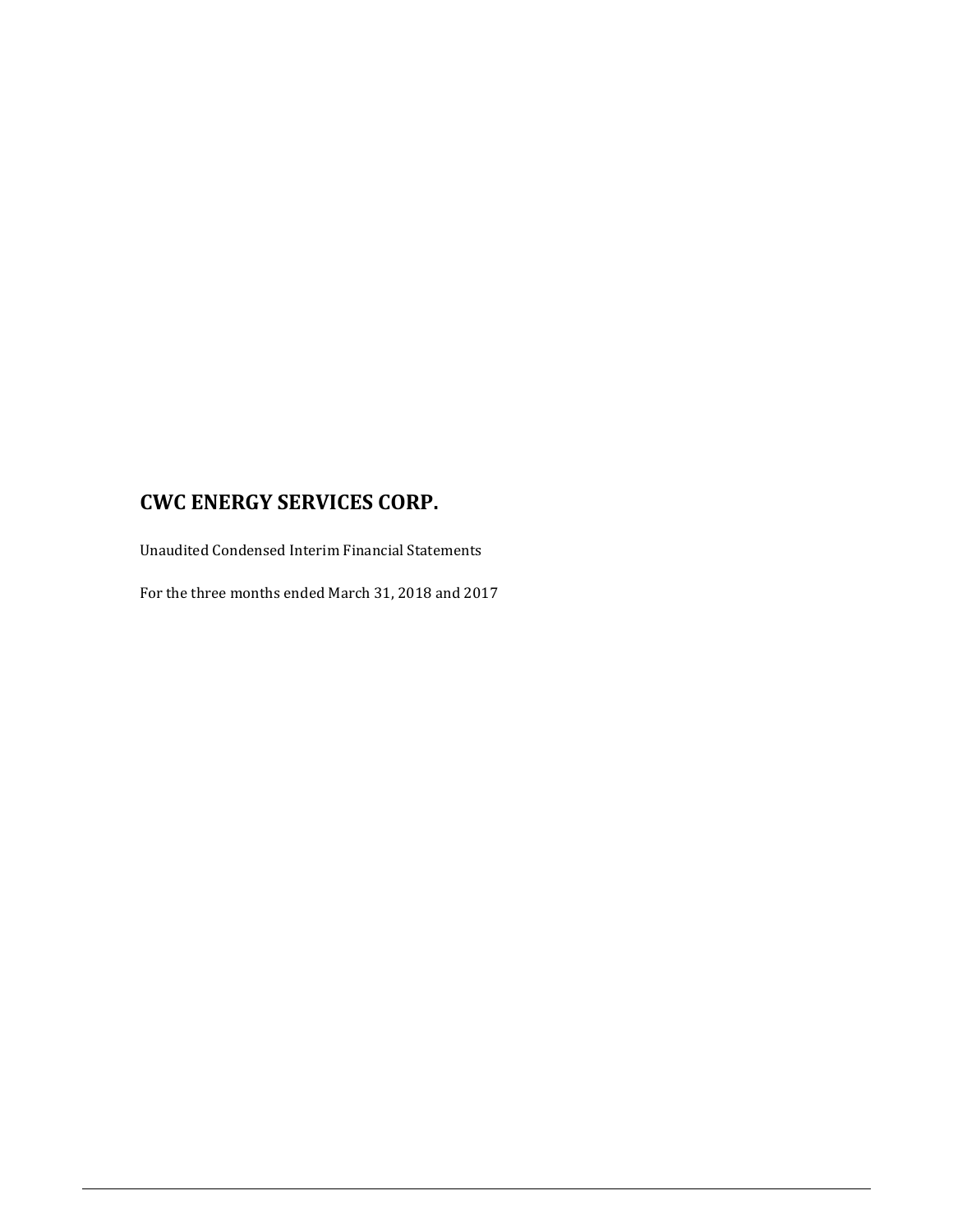# **CWC ENERGY SERVICES CORP. STATEMENTS OF FINANCIAL POSITION**

(unaudited)

|                                          |                | March 31,     |                            | December 31, |
|------------------------------------------|----------------|---------------|----------------------------|--------------|
| Stated in thousands of Canadian dollars  | Note           | 2018          |                            | 2017         |
| <b>ASSETS</b>                            |                |               |                            |              |
| Current                                  |                |               |                            |              |
| Cash                                     |                | \$<br>55      | $\boldsymbol{\mathsf{\$}}$ | 95           |
| Accounts receivable                      |                | 39,015        |                            | 30,119       |
| Prepaid expenses and deposits            |                | 1,548         |                            | 1,531        |
|                                          |                | 40,618        |                            | 31,745       |
|                                          |                |               |                            |              |
| Property, plant and equipment            | 5              | 227,518       |                            | 232,190      |
| Intangibles                              |                | 343           |                            | 419          |
|                                          |                | \$<br>268,479 | \$                         | 264,354      |
|                                          |                |               |                            |              |
| <b>LIABILITIES</b>                       |                |               |                            |              |
| Current                                  |                |               |                            |              |
| Accounts payable and accrued liabilities |                | \$<br>12,902  | $\sqrt{2}$                 | 12,202       |
| Current portion of long-term debt        | 6              | 264           |                            | 176          |
|                                          |                | 13,166        |                            | 12,378       |
|                                          |                |               |                            |              |
| Deferred tax liability                   |                | 16,371        |                            | 15,823       |
| Long-term debt                           | 6              | 51,113        |                            | 49,634       |
|                                          |                | 67,484        |                            | 65,457       |
|                                          |                |               |                            |              |
| <b>SHAREHOLDERS' EQUITY</b>              |                |               |                            |              |
| Share capital                            | $\overline{7}$ | 266,231       |                            | 266,720      |
| Contributed surplus                      |                | 9,212         |                            | 8,609        |
| Deficit                                  |                | (87, 614)     |                            | (88, 810)    |
|                                          |                | 187,829       |                            | 186,519      |
|                                          |                |               |                            |              |
|                                          |                | \$<br>268,479 | \$                         | 264,354      |

Subsequent Events 7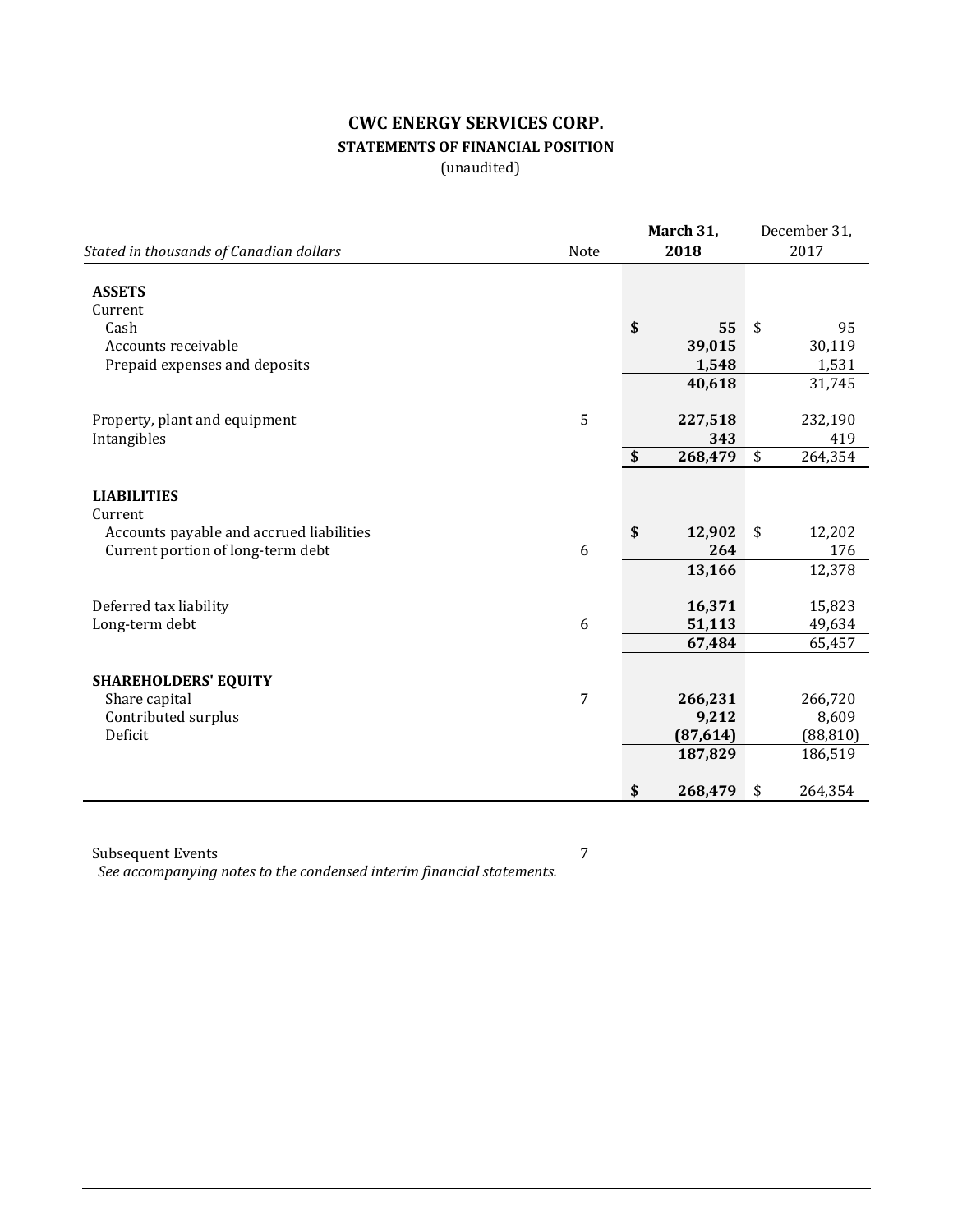## **CWC ENERGY SERVICES CORP. STATEMENTS OF COMPREHENSIVE INCOME (LOSS)**

For the three months ended March 31, 2018 and 2017

(unaudited)

| Stated in thousands of Canadian dollars except per share amounts | Note | 2018         | 2017         |
|------------------------------------------------------------------|------|--------------|--------------|
| Revenue                                                          | 10   | \$<br>48,925 | \$<br>32,508 |
| <b>Expenses</b>                                                  | 11   |              |              |
| Direct operating expenses                                        |      | 36,346       | 24,018       |
| Selling and administrative expenses                              |      | 5,101        | 3,340        |
| Stock based compensation                                         | 7    | 285          | 200          |
| Finance costs                                                    |      | 690          | 545          |
| Depreciation and amortization                                    |      | 5,013        | 4,758        |
| (Gain) Loss on disposal of equipment                             |      | (254)        | 48           |
|                                                                  |      | 47,181       | 32,909       |
| Net income (loss) before income taxes                            |      | 1,744        | (401)        |
| Deferred income tax expense (recovery)                           |      | 548          | (33)         |
|                                                                  |      |              |              |
| Net income (loss) and comprehensive income (loss)                |      | \$<br>1,196  | \$<br>(368)  |
|                                                                  |      |              |              |
| Net income (loss) per share                                      |      |              |              |
| Basic and diluted                                                | 7    | \$<br>0.00   | \$<br>(0.00) |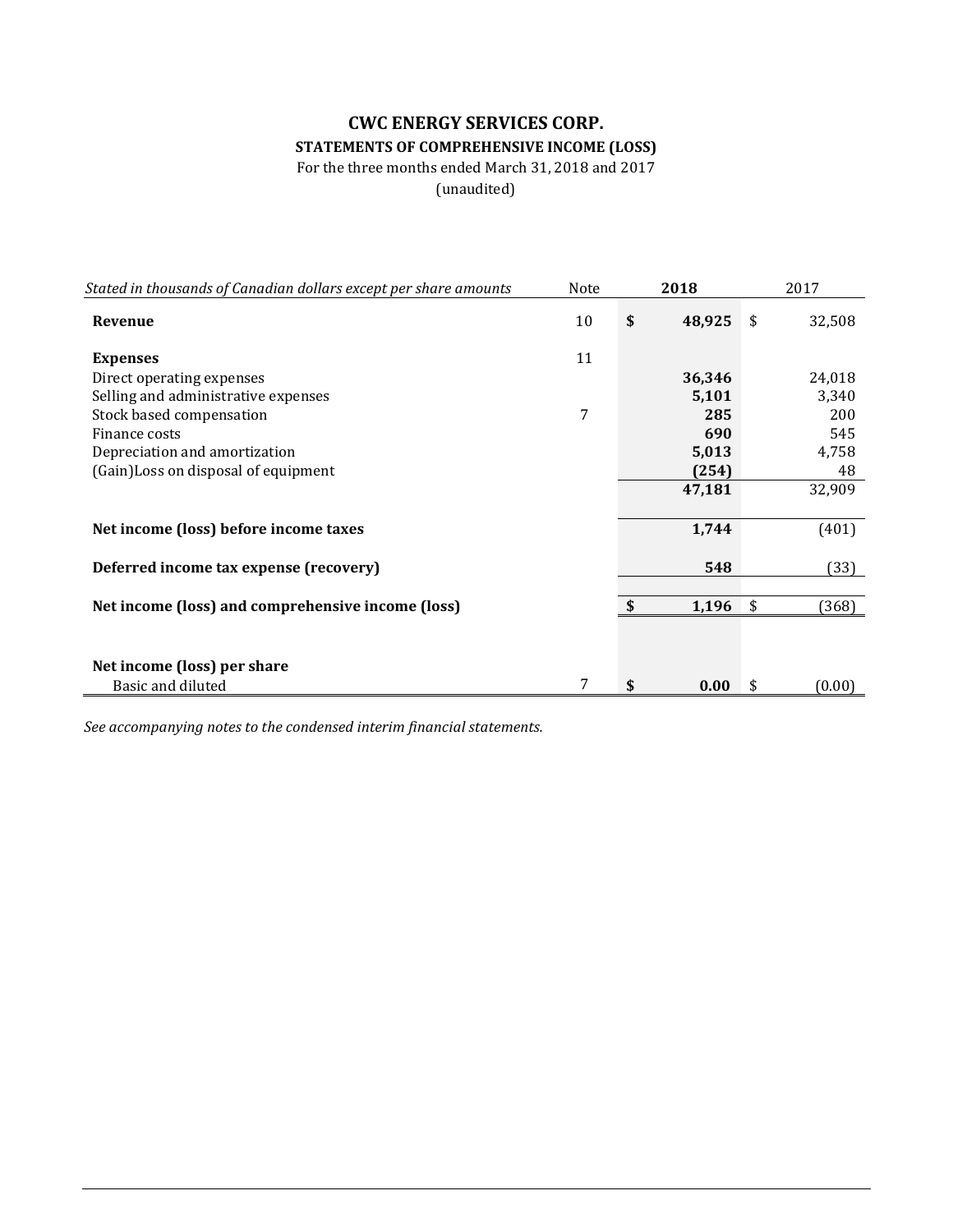## **CWC ENERGY SERVICES CORP. STATEMENTS OF CHANGES IN EQUITY**

For the three months ended March 31, 2018 and 2017

(unaudited)

| Stated in thousands of Canadian<br>dollars except share amounts | Note | Number of<br><b>Shares</b> | <b>Share</b><br>Capital | Contributed<br><b>Surplus</b> | <b>Deficit</b>  |           | <b>Total</b><br><b>Equity</b> |
|-----------------------------------------------------------------|------|----------------------------|-------------------------|-------------------------------|-----------------|-----------|-------------------------------|
|                                                                 |      |                            |                         |                               |                 |           |                               |
| Balance - January 1, 2017                                       |      | 391,920,676                | \$242,306               | \$<br>6,847                   | \$<br>(93, 671) | \$        | 155,482                       |
| Net loss and comprehensive loss                                 |      |                            |                         |                               | (368)           |           | (368)                         |
| Stock based compensation expense                                | 7    |                            |                         | 200                           |                 |           | 200                           |
| Exercise of stock options                                       | 7    | 833,333                    | 166                     | (58)                          |                 |           | 108                           |
| Settlement of restricted share units                            | 7    | 480,833                    | 112                     | (112)                         |                 |           |                               |
| Cancellation of common shares<br>purchased under normal course  |      |                            |                         |                               |                 |           |                               |
| issuer bid                                                      | 7    | (169,000)                  | (174)                   | 110                           |                 |           | (64)                          |
| <b>Balance - March 31, 2017</b>                                 |      | 393,065,842                | \$242,410               | \$<br>6,987                   | \$<br>(94, 039) | \$        | 155,358                       |
|                                                                 |      |                            |                         |                               |                 |           |                               |
| Balance - January 1, 2018                                       |      | 521,378,958                | \$266,720               | \$<br>8,609                   | \$<br>(88, 810) | \$.       | 186,519                       |
| Net income and comprehensive                                    |      |                            |                         |                               |                 |           |                               |
| income                                                          |      |                            |                         |                               | 1,196           |           | 1,196                         |
| Stock based compensation expense                                | 7    |                            |                         | 285                           |                 |           | 285                           |
| Exercise of stock options                                       | 7    | 866,668                    | 183                     | (65)                          |                 |           | 118                           |
| Settlement of restricted share units                            | 7    | 230,667                    | 41                      | (41)                          |                 |           |                               |
| Cancellation of common shares<br>purchased under normal course  |      |                            |                         |                               |                 |           |                               |
| issuer bid                                                      | 7    | (1,318,500)                | (713)                   | 424                           |                 |           | (289)                         |
| <b>Balance - March 31, 2018</b>                                 |      | 521,157,793                | \$266,231               | \$<br>9,212                   | \$<br>(87, 614) | \$187,829 |                               |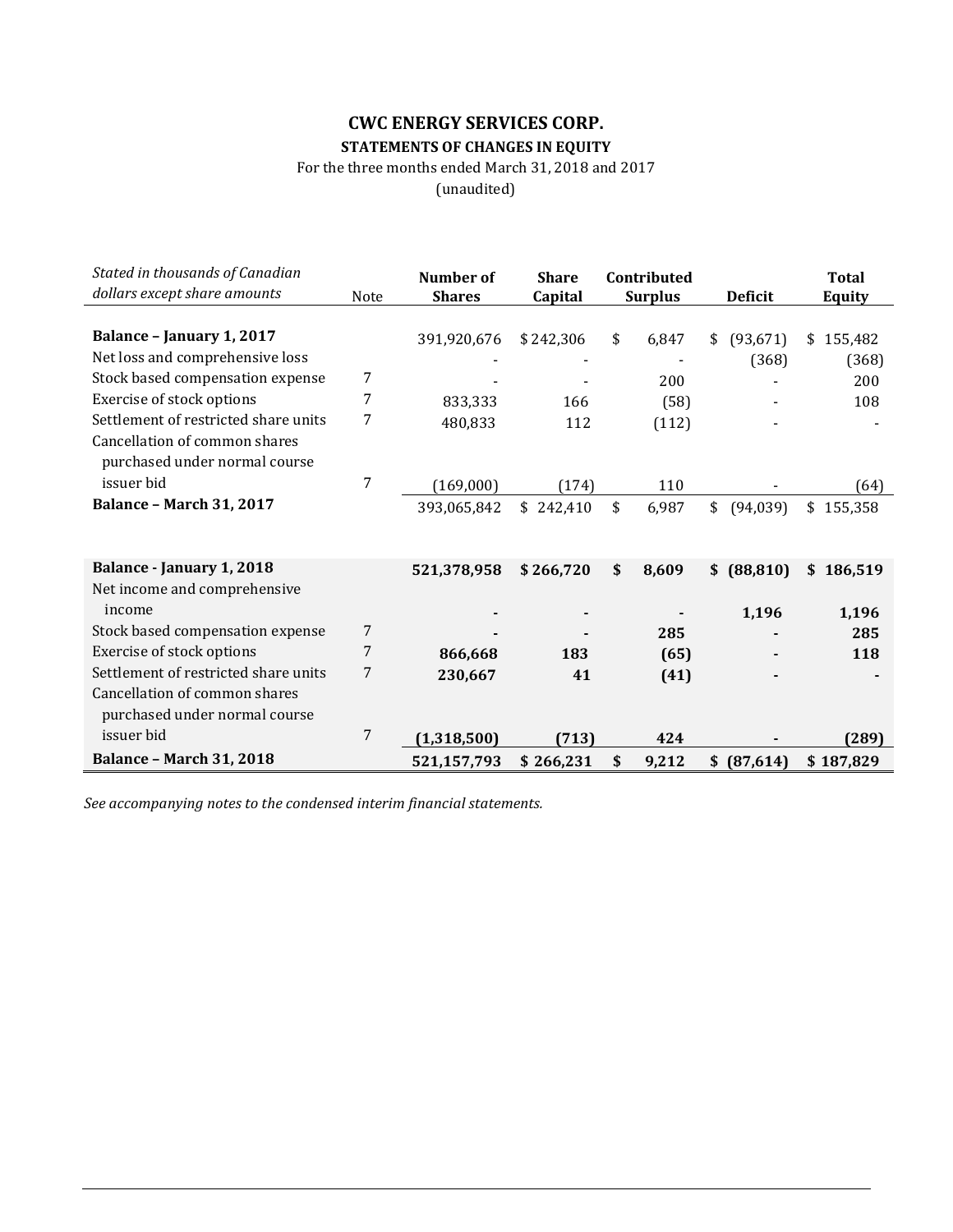## **CWC ENERGY SERVICES CORP. STATEMENTS OF CASH FLOWS**

For the three months ended March 31, 2018 and 2017 (unaudited)

**Stated in thousands of Canadian dollars 1998 2018** 2017 **Operating activities:** Net income (loss) **\$** 1,196 \$ (368) Adjustments for: Stock based compensation expense **285** 200 Finance costs **690** 545 Depreciation and amortization **5,013** 4,758<br>
Loss (gain) on disposal of equipment **1998** 48 Loss (gain) on disposal of equipment Deferred income tax expense (recovery) **548** (33) Funds from operations **7,478** 5,150<br>Changes in non-cash working canital balances **8** 68.2131 69.737 Changes in non-cash working capital balances 8 **(8,213)** (9,737) Cash outflow from operating activities **(735)** (4,587) **Investing activities:** Purchase of equipment **(633)** (604) Proceeds on disposal of equipment **954** 20 Cash inflow (outflow) from investing activities **321** (584) **Financing activities:** Increase of long-term debt **1,276** 5,793<br>Interest paid **1,276** 5,793 Interest paid **(657)** (472) Finance costs paid<br> **Finance lease repayments**(59) Finance lease repayments<br>**Common shares issued on exercise of options 1** Common shares issued on exercise of options **118** 108<br>
Common shares nurchased under NCIB 108<br>
289 (64) Common shares purchased under NCIB 7 **(289)** (64) Cash inflow from financing activities **374** 5,306 Increase (decrease) in cash during the period **(40)** 135<br>
Cash, beginning of period **(30)** 2 Cash, beginning of period Cash, end of period **\$ 55** \$ 137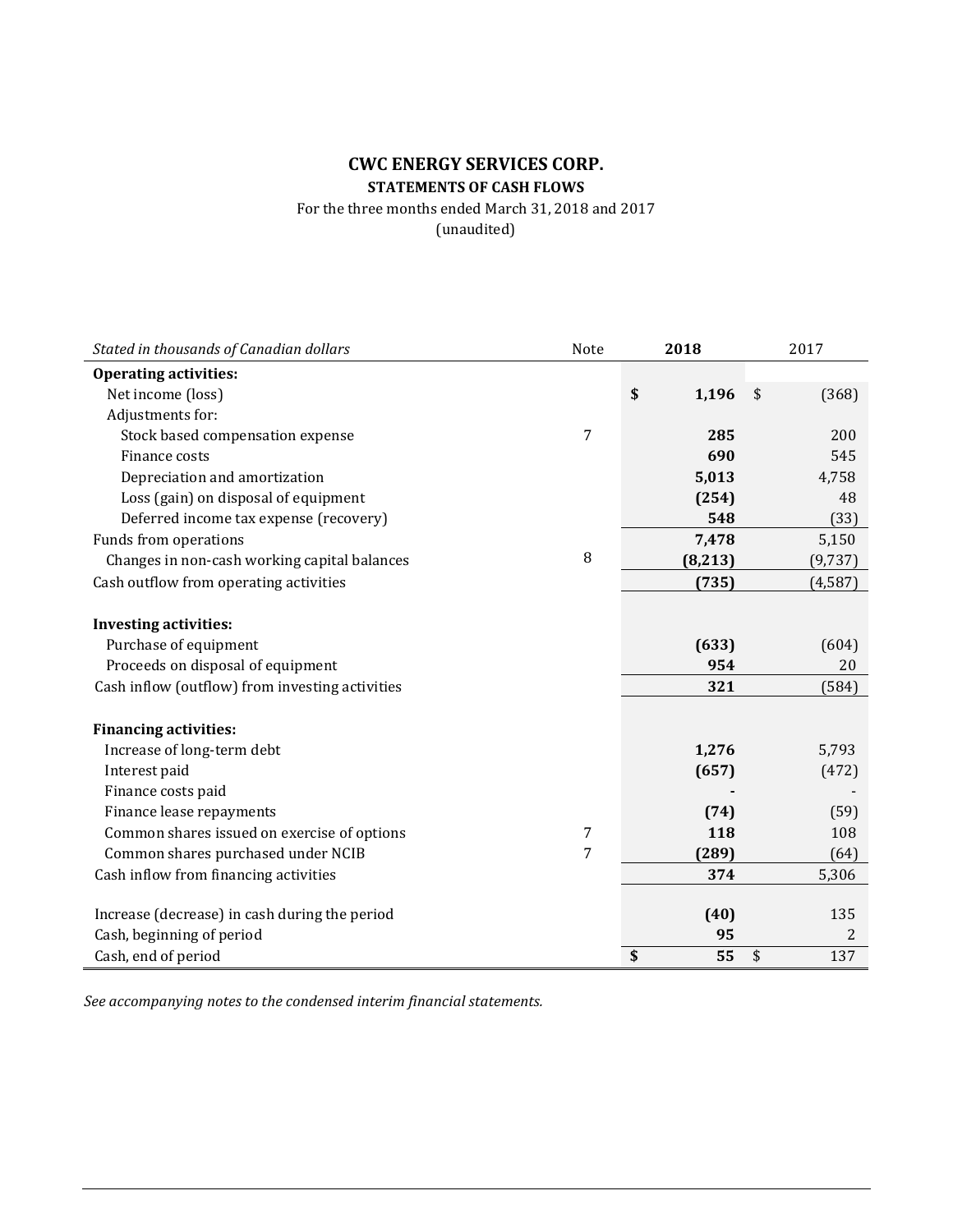NOTES TO THE CONDENSED INTERIM FINANCIAL STATEMENTS As at and for the three months ended March 31, 2018 and 2017 (unaudited)

*Stated in thousands of Canadian dollars except share and per share amounts*

#### **1. Reporting entity**

CWC Energy Services Corp. ("CWC" or the "Company") is incorporated under the Business Corporations Act (Alberta). The address of the Company's head office is Suite 610, 205 – 5th Avenue SW, Calgary, Alberta, Canada. The Company is an oilfield services company providing drilling and production services to oil and gas exploration and development companies throughout the Western Canadian Sedimentary Basin ("WCSB"). The Company's common stock is listed and traded on the TSX Venture Exchange under the symbol CWC. Additional information regarding CWC's business is available in CWC's most recent Annual Information Form available on SEDAR at [www.sedar.com,](http://www.sedar.com/) on the Company's website [www.cwcenergyservices.com,](http://www.cwcenergyservices.com/) or by contacting the Company at the address noted above.

#### **2. Basis of presentation**

#### (a) Statement of compliance

These condensed interim financial statements have been prepared in accordance with IAS 34 Interim Financial Reporting and do not include all the information required for full annual financial statements and should be read in conjunction with the annual financial statements of the Company as at and for the year ended December 31, 2017.

These condensed interim financial statements were approved by the Board of Directors on May 2, 2018.

#### (b) Use of estimates and judgments

The preparation of the condensed interim financial statements requires management to make judgments, estimates and assumptions that affect the application of accounting policies and the reported amount of assets and liabilities, income and expense. Actual results may differ from these estimates.

In preparing these condensed interim financial statements, the significant judgments made by management in applying the Company's accounting policies and the key sources of estimation uncertainty were the same as those that applied to the financial statements as at and for the year ended December 31, 2017.

#### **3. Significant accounting policies**

The accounting policies applied by the Company in these condensed interim financial statements are the same as those applied by the Company in its financial statements as at and for the year ended December 31, 2017, except for the adoption of IFRS 15 – Revenue from Contracts with Customers and IFRS 9 – Financial Instruments, which were adopted by the Company on January 1, 2018 These unaudited condensed interim financial statements should be read in conjunction with the audited financial statements and notes thereto as at and for the year ended December 31, 2017 as filed on SEDAR.

#### (a) IFRS 15

The Company adopted IFRS 15, "Revenue from Contracts with Customers" on January 1, 2018. The Company reviewed its revenue streams and major contracts with customers using the IFRS 15 five-step model and there were no material changes to net earnings. Under this method, there was no effect to opening deficit from the application of IFRS 15 to revenue contracts in progress at January 1, 2018.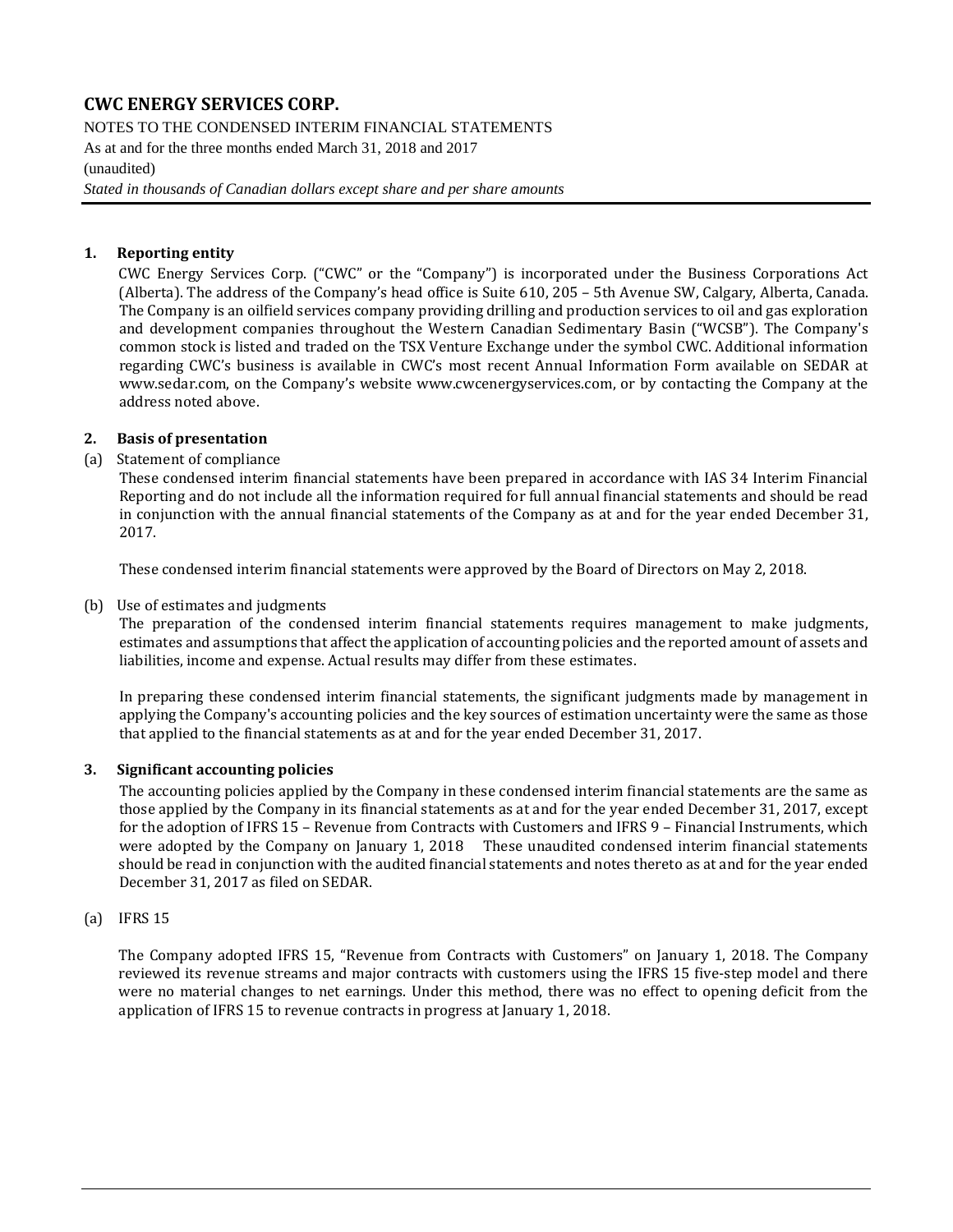NOTES TO THE CONDENSED INTERIM FINANCIAL STATEMENTS

As at and for the three months ended March 31, 2018 and 2017 (unaudited) *Stated in thousands of Canadian dollars except share and per share amounts*

Revenue recognition policy:

#### Contract Drilling

The Company contracts individual drilling rig packages, including crews and support equipment, to its customers. Depending on the customer's drilling program, contracts may be for a single well, multiple wells or fixed term. Revenue from contract drilling services is recognized over time from spud to rig release on a daily basis. Operating days are measured through industry standard tour sheets that document the daily activity of the rig. Revenue is recognized at the applicable day rate for each well, based on rates specified in each contract.

#### Production Services

The Company provides a variety of production services including well servicing, coil tubing and swabbing. In general, service rigs do not involve long-term contracts or penalties for termination. Revenue is recognized daily upon completion of services. Operating days are measured through daily tour sheets and field tickets. Revenue is recognized at the applicable daily or hourly rate, as stipulated in the contract.

#### Transition

Revenue has been disaggregated into categories based on type of services provided consistent with its reportable operating segments outlined in Note 11.

(b) The Company adopted IFRS 9, "Financial Instruments" on January 1, 2018. The transition to IFRS 9 had no material effect on the Company's financial statements.

IFRS 9 contains three principal classification categories for financial assets: measured at amortized cost, fair value through other comprehensive income ("FVOCI"); or fair value through profit or loss ("FVTPL"). The classification of financial assets under IFRS 9 is generally based on the business model in which a financial asset is managed and its contractual cash flow characteristics. IFRS 9 eliminates the previous IFRS 39 categories of held to maturity, loans and receivables and available for sale. Under IFRS 9, derivatives embedded in contracts where the host is a financial asset in the scope of the standard are never separated. Instead, the hybrid financial instrument as a whole is assessed for classification. The new standard also introduces an expected credit loss model for evaluating impairment of financial assets, which results in credit losses being recognized earlier than the previous standard.

Cash and accounts receivable continue to be measured at amortized cost and are now classified as "amortized costs". There was no change to the Company's classification of accounts payable and accrued liabilities. The Company has not designated any financial instruments as FVOCI or FVTPL.

#### Future Accounting Pronouncements

IFRS 16, Leases. This standard introduces a single lessee accounting model and requires a lessee to recognize assets and liabilities for all leases with a term of more than 12 months, unless the underlying asset is of low value. A lessee is required to recognize a right-of-use asset representing its right to use the underlying asset and a lease liability representing its obligation to make lease payments. The Company intends to adopt IFRS 16 in its financial statements for the annual period beginning on January 1, 2019. The Company is currently in the process of identifying leasing contracts to determine the impact that the adoption of IFRS 16 may have on its financial statements.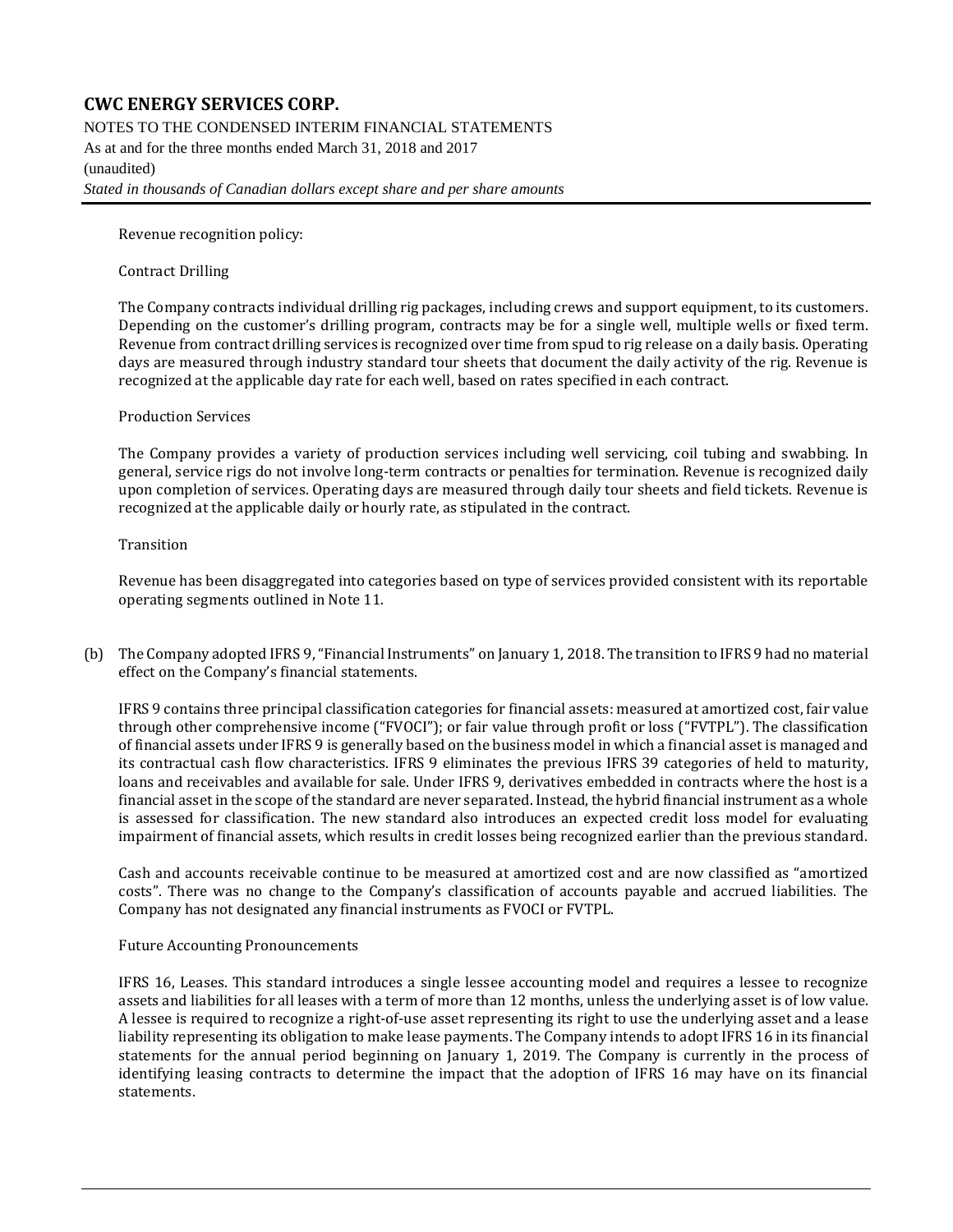NOTES TO THE CONDENSED INTERIM FINANCIAL STATEMENTS

As at and for the three months ended March 31, 2018 and 2017

(unaudited)

*Stated in thousands of Canadian dollars except share and per share amounts*

#### **4. Seasonality of operations**

The Company's operations are located in Western Canada. The ability to move heavy equipment safely and efficiently in Western Canadian oil and natural gas fields is dependent on weather conditions. Activity levels during the first quarter are typically the most robust as the frost creates a stable ground mass that allows for easy access to well sites and easier drilling and service rig movement. The second quarter is traditionally the slowest due to road bans during spring break-up. When winter frost leaves the ground, it renders many secondary roads incapable of supporting the weight of heavy equipment until they have thoroughly dried out. Road bans during this time restrict service and support equipment access to well sites. The third quarter has more activity as the summer months are typically drier than the second quarter. The fourth quarter is again quite active as winter temperatures freeze the ground once more maximizing site access. However, there may be temporary halts to operations in extreme cold weather when the temperature falls below -35C.

#### **5. Property and equipment**

|                                                          | Contract |           | <b>Production</b> |           |           |                |               |
|----------------------------------------------------------|----------|-----------|-------------------|-----------|-----------|----------------|---------------|
|                                                          | drilling |           | services          |           |           | <b>Other</b>   |               |
|                                                          |          | equipment |                   | equipment | equipment |                | <b>Total</b>  |
| Costs                                                    |          |           |                   |           |           |                |               |
| Balance, December 31, 2017                               | \$       | 112,478   | \$                | 256,984   | \$        | 1,883          | \$<br>371,345 |
| Additions                                                |          | 130       |                   | 807       |           | 28             | 965           |
| <b>Disposals</b>                                         |          |           |                   | (3,535)   |           |                | (3,535)       |
| Balance, March 31, 2018                                  |          | 112,608   |                   | 254,256   |           | 1,911          | 368,775       |
| <b>Accumulated depreciation and</b><br>impairment losses |          |           |                   |           |           |                |               |
| Balance, December 31, 2017                               |          | 20,618    |                   | 116,831   |           | 1,706          | 139,155       |
| Depreciation                                             |          | 1,664     |                   | 3,237     |           | 36             | 4,937         |
| <b>Disposals</b>                                         |          |           |                   | (2,835)   |           | $\blacksquare$ | (2,835)       |
| Balance, March 31, 2018                                  |          | 22,282    |                   | 117,233   |           | 1,742          | 141,257       |
| Net book value                                           |          |           |                   |           |           |                |               |
| Balance, March 31, 2018                                  | \$       | 90,326    | \$                | 137,023   | \$        | 169            | \$<br>227.518 |

Additions of property and equipment include purchases of assets under finance lease which are recorded at cost totaling \$332.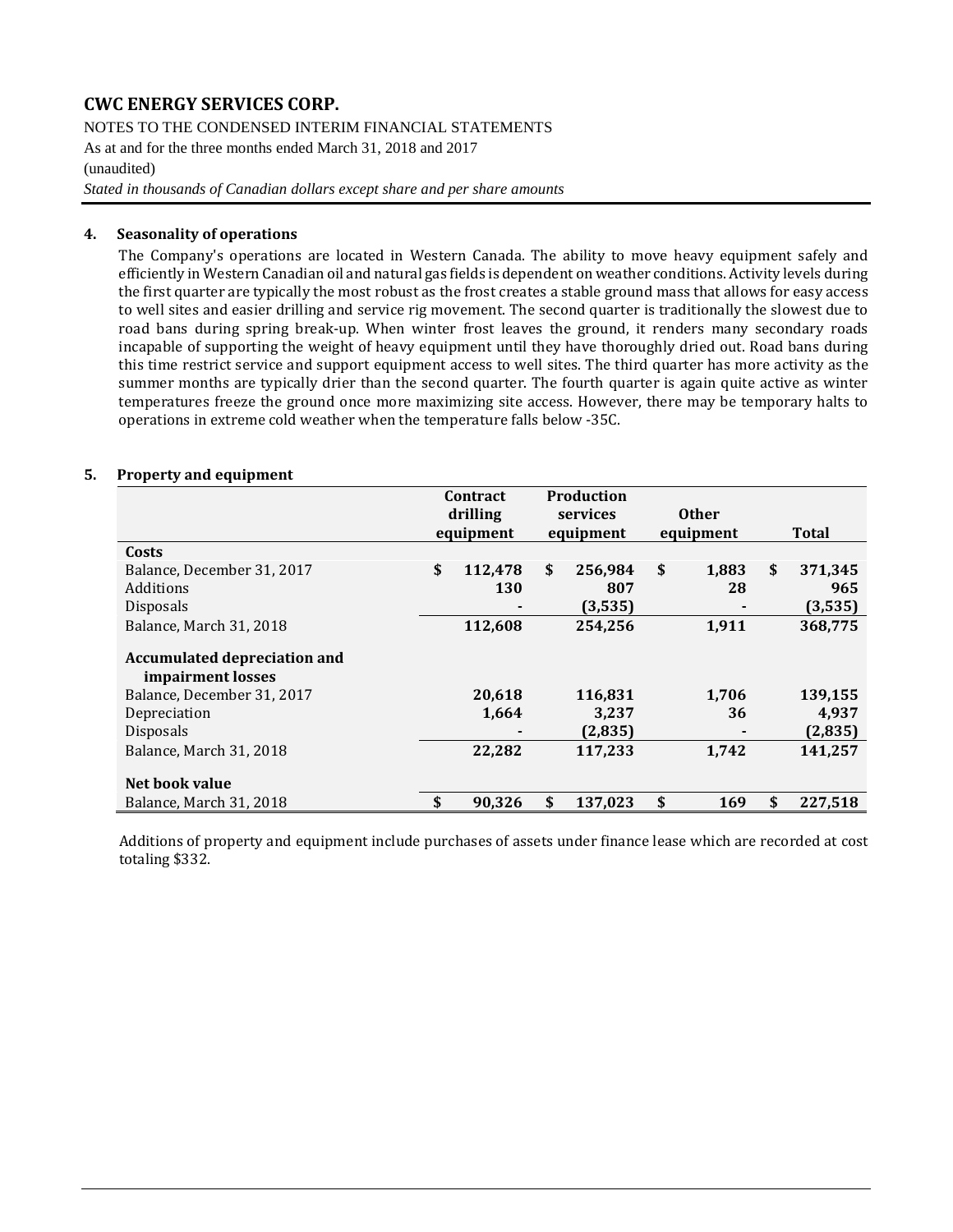#### NOTES TO THE CONDENSED INTERIM FINANCIAL STATEMENTS

As at and for the three months ended March 31, 2018 and 2017 (unaudited)

*Stated in thousands of Canadian dollars except share and per share amounts*

#### **6. Loans and borrowings**

The following table provides information with respect to amounts included in the statement of financial position related to loans and borrowings:

|                                                                                      |          | March 31,<br>2018                | December 31,<br>2017 |                                  |
|--------------------------------------------------------------------------------------|----------|----------------------------------|----------------------|----------------------------------|
| Current liabilities:                                                                 |          |                                  |                      |                                  |
| Current portion of finance lease liabilities                                         | \$       | 264                              | \$                   | 176                              |
|                                                                                      | \$       | 264                              | \$                   | 176                              |
| Non-current liabilities:<br>Bank Loan<br>Finance lease liabilities<br>Financing fees | \$<br>\$ | 51,276<br>336<br>(499)<br>51,113 | \$<br>\$             | 50,000<br>165<br>(531)<br>49,634 |
| Total loans and borrowings                                                           | \$       | 51,377                           |                      | 49,810                           |

The Company has credit facilities with a syndicate of four Canadian financial institutions (the "Credit Facility"). The Credit Facility provides the Company with a \$100 million extendible revolving term facility (the "Bank Loan") and other credit instruments. Of the Bank Loan, \$90 million is a syndicated facility with the remaining \$10 million being an operating facility. On August 4, 2017, the Bank Loan was extended for a committed term until July 31, 2020 ("Maturity Date"). No principal payments are required under the Bank Loan until the Maturity Date, at which time any amounts outstanding are due and payable. The Company may, on an annual basis, request the Maturity Date be extended for a period not to exceed three years from the date of the request. If a request for an extension is not approved by the banking syndicate, the Maturity Date will remain unchanged

The Bank Loan bears interest based on a sliding scale pricing grid tied to the Company's trailing Consolidated Debt to Consolidated EBITDA <sup>(1)</sup> ratio from a minimum of the bank's prime rate plus 0.75% to a maximum of the bank's prime rate plus 3.75% or from a minimum of the bankers acceptances rate plus a stamping fee of 1.75% to a maximum of the bankers acceptances rate plus a stamping fee of 4.75%. Standby fees under the Bank Loan range between 0.39% and 1.07%. Interest and fees under the Bank Loan are payable monthly. The Company has the option to borrow funds denominated in either Canadian or United States dollars under the Credit Facility. Borrowings under the Bank Loan are limited to an aggregate of 75% of accounts receivable outstanding less than 90 days plus 60% of the net book value of property and equipment less certain priority payables. As at March 31, 2018, of the \$100,000 Bank Loan facility, \$38,724 was available for immediate borrowing and \$61,276 was outstanding (December 31, 2017: \$60,000). The Bank Loan has an accordion feature which provides the Company with an ability to increase the maximum borrowings up to \$125,000, subject to the approval of the lenders. The Bank Loan is secured by a security agreement covering all of the assets of the Company and a first charge Security Interest covering all assets of the Company. Effective December 31, 2017, the applicable rates under the Bank Loan are: bank prime rate plus 1.00%, banker's acceptances rate plus a stamping fee of 2.00%, and standby fee rate of 0.45%.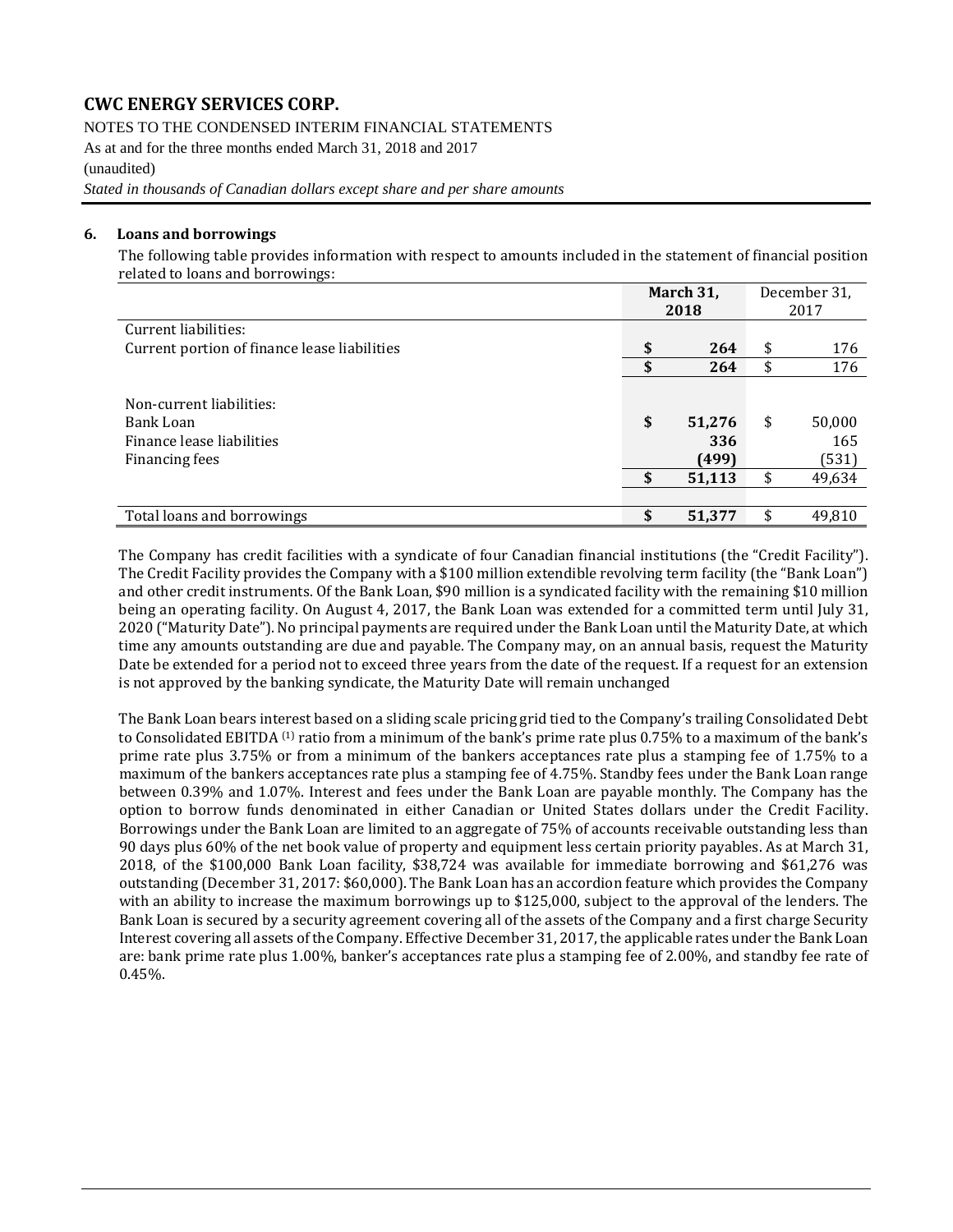NOTES TO THE CONDENSED INTERIM FINANCIAL STATEMENTS

As at and for the three months ended March 31, 2018 and 2017

(unaudited)

*Stated in thousands of Canadian dollars except share and per share amounts*

Under the terms of the Credit Facility, the Company is required to comply with the following financial covenants:

|                                                                        |                     | Actual         |
|------------------------------------------------------------------------|---------------------|----------------|
|                                                                        | Covenant limits     | March 31, 2018 |
| Consolidated Debt <sup>(2)</sup> to Consolidated EBITDA <sup>(1)</sup> | $4.00:1.00$ or less | 1.75:1.00      |
| Consolidated Debt $(2)$ to Capitalization $(3)$                        | $0.50:1.00$ or less | 0.22:1.00      |
| Consolidated Adjusted Cash Flow <sup>(4)</sup> to Consolidated Finance |                     |                |
| Obligations <sup><math>(5)</math></sup>                                | $1.15:1.00$ or more | 9.41:1.00      |

(1) Consolidated EBITDA is calculated as net income plus finance costs, plus current and deferred income taxes, plus depreciation, plus stock based compensation, plus any non-recurring losses or impairment losses, or permitted severance costs, minus any non-recurring gain, plus any expenses related to corporate or business acquisitions with all amounts being for the twelve month period ended the calculation date. EBITDA is adjusted to reflect the inclusion of material acquisitions or material dispositions on a pro forma basis for the twelve month period ended the calculation date. Consolidated EBITDA is increased if debt repayments from the proceeds of equity issuance are used to repay the syndicated facility and designated by the Company as an Equity Cure amount.

(2) Consolidated Debt is calculated as total loans and borrowings as shown in the schedule above adjusted to exclude the funds held in the segregated account and to remove any financing fees included.

(3) Capitalization is calculated as Consolidated Debt plus Shareholders' Equity as at the calculation date.

(4) Consolidated Adjusted Cash Flow is calculated as Consolidated EBITDA minus amounts paid for transaction costs, dividends or share repurchases in the twelve month period ended the calculation date. The Calculation of Adjusted Cash Flow excludes Consolidated EBITDA resulting from an Equity Cure.

(5) Consolidated Finance Obligations is calculated as finance costs plus scheduled principal payments on debt including scheduled principal payments under finance leases minus accretion of finance fees included in finance costs for the twelve month period ended the calculation date.

The following table summarizes the balance of long-term debt:

|               |                | <b>March 31, 2018</b> |            |
|---------------|----------------|-----------------------|------------|
|               | Cash           | Long-Term Debt        | <b>Net</b> |
| Gross amounts | 10.000         | (61, 113)             | (51, 113)  |
| Amount offset | (10,000)       | 10.000                |            |
| Net amounts   | $\blacksquare$ | (51, 113)             | (51, 113)  |

At March 31, 2018 the \$10,000 has been offset against long-term debt as the Company has the current legal right to offset and intends to settle on a net basis or settle the asset and liability simultaneously.

Obligations under finance leases are primarily for leased automobiles with an expected term of three years and a one year minimum term. Interest rates on finance leases are specific to each leased asset, are fixed for the lease term and vary between 4.4% and 5.8% per annum.

Financing fees consist of commitment fees and legal expenses relating to the Credit Facility and are being amortized using the effective interest rate method over the term of the Credit Facility. Financing fees of \$33 were amortized and included in finance costs during the three months ended March 31, 2018 (year ended December 31, 2017: \$242).

#### **7. Share capital**

(a) Authorized

Unlimited number of Common voting shares without par value. Unlimited number of Preferred shares without par value.

(b) Normal course issuer bid

On April 7, 2017, the Company initiated an NCIB which expired on April 6, 2018. Under this expired NCIB the Company may purchase, from time to time as it considers advisable, up to 19,653,292 of issued and outstanding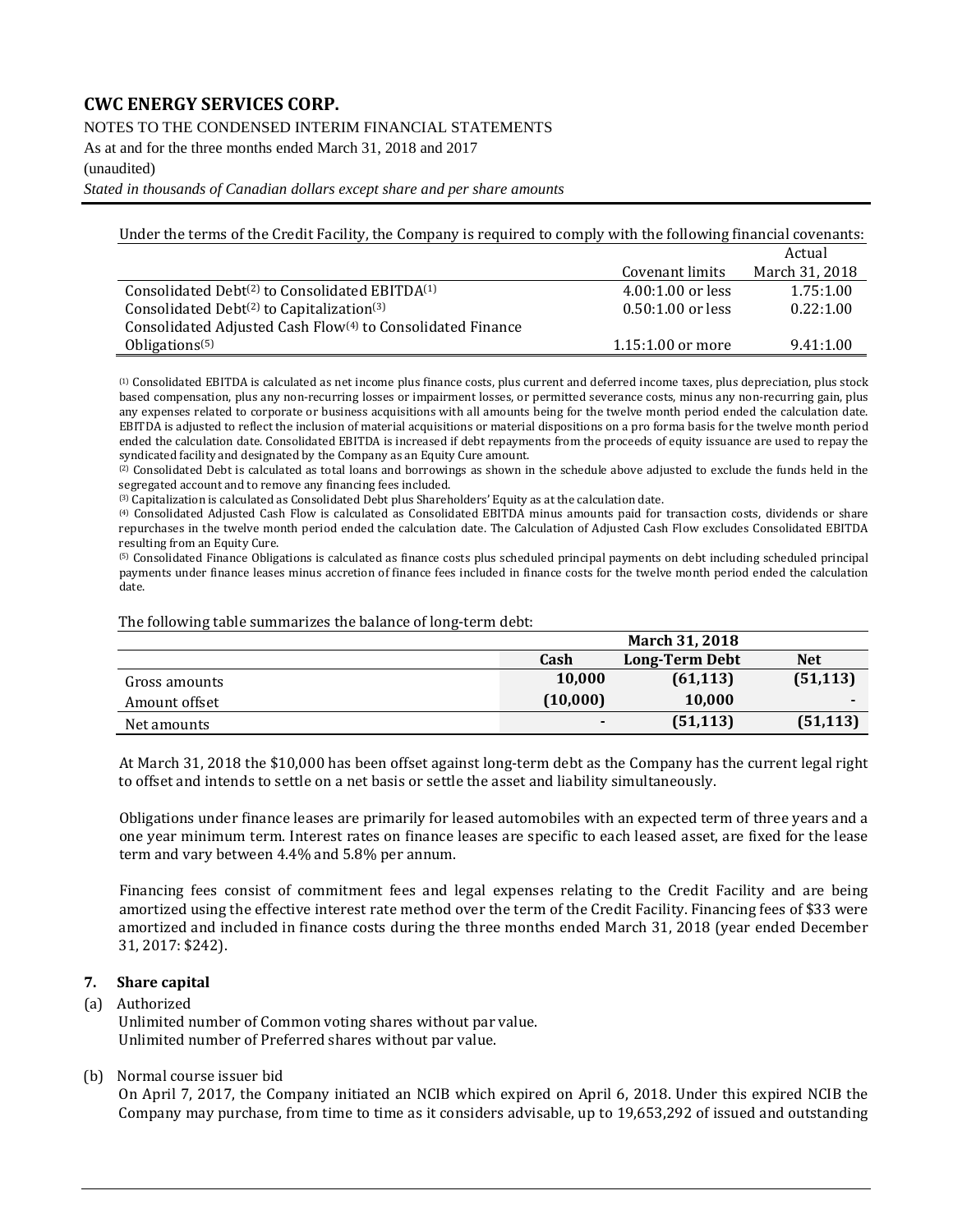#### NOTES TO THE CONDENSED INTERIM FINANCIAL STATEMENTS

As at and for the three months ended March 31, 2018 and 2017

#### (unaudited)

*Stated in thousands of Canadian dollars except share and per share amounts*

common shares through the facilities of the TSX Venture Exchange ("TSXV") or other recognized marketplaces. In addition, CWC entered into an automatic securities purchase plan (the "ASPP") (as defined under applicable securities laws) with Raymond James Ltd. ("Raymond James") for the purpose of making purchases under the ASPP. Such purchases will be determined by Raymond James in its sole discretion, without consultation with CWC having regard to the price limitation and aggregate purchase limitation and other terms of the ASPP and the rules of the TSXV. In addition, CWC entered into an automatic securities purchase plan (the "ASPP") (as defined under applicable securities laws) with Raymond James Ltd. ("Raymond James") for the purpose of making purchases under the ASPP. Such purchases will be determined by Raymond James in its sole discretion, without consultation with CWC having regard to the price limitation and aggregate purchase limitation and other terms of the ASPP and the rules of the TSXV. Conducting the NCIB as an ASPP allows common shares to be purchased at times when CWC would otherwise be prohibited from doing so pursuant to securities laws and its internal trading policies.

On April 10, 2018, the Company replaced its expired NCIB with a new NCIB which now expires on April 9, 2019. Under the new NCIB the Company may purchase, from time to time as it considers advisable, up to 26,057,889 of issued and outstanding common shares through the facilities of the TSXV or other recognized marketplaces. In addition, CWC renewed its ASPP with Raymond James for the purpose of making purchases under the ASPP.

For the three months ended March 31, 2018, 1,394,500 shares for consideration of \$289 including commissions were purchased under the NCIB of which 1,318,500 were cancelled and returned to treasury (year ended December 31, 2017: 3,493,500).

#### (c) Stock options

The following table summarizes changes in the number of stock options outstanding:

|                                    |            | Weighted       |
|------------------------------------|------------|----------------|
|                                    | Number of  | average        |
|                                    | options    | exercise price |
| Balance at December 31, 2017       | 27,546,667 | 0.25           |
| <b>Exercised for common shares</b> | (866, 668) | 0.14           |
| <b>Expired</b>                     | (499, 999) | ۰              |
| Balance at March 31, 2018          | 26,180,000 | 0.25           |
|                                    |            |                |

For the three months ended March 31, 2018, stock-based compensation expense relating to stock options totaled \$190 (three months ended March 31, 2017: \$141).

#### (d) Restricted share unit plan

The following table summarizes information about RSUs outstanding as at March 31, 2018:

| $$0.09 - $0.39$       | 4,822,332      | 2.73                   | n/a            | 605,665        |
|-----------------------|----------------|------------------------|----------------|----------------|
| Issue date fair value | outstanding    | contractual            | (\$)           | exercisable    |
|                       | Number of RSUs | remaining life (years) | exercise price | Number of RSUs |
|                       |                | Weighted average       | average        |                |
|                       |                |                        | Weighted       |                |

For the three months ended March 31, 2018, stock based compensation expense relating to RSUs totaled \$95 (three months ended March 31, 2017: \$59).

For the three months ended March 31, 2018, 230,667 RSUs were exercised (March 31, 2017: 480,833), 136,333 RSUs were forfeited (March 31, 2017: 60,000) and 54,000 RSUs were issued (March 31, 2017: 75,000).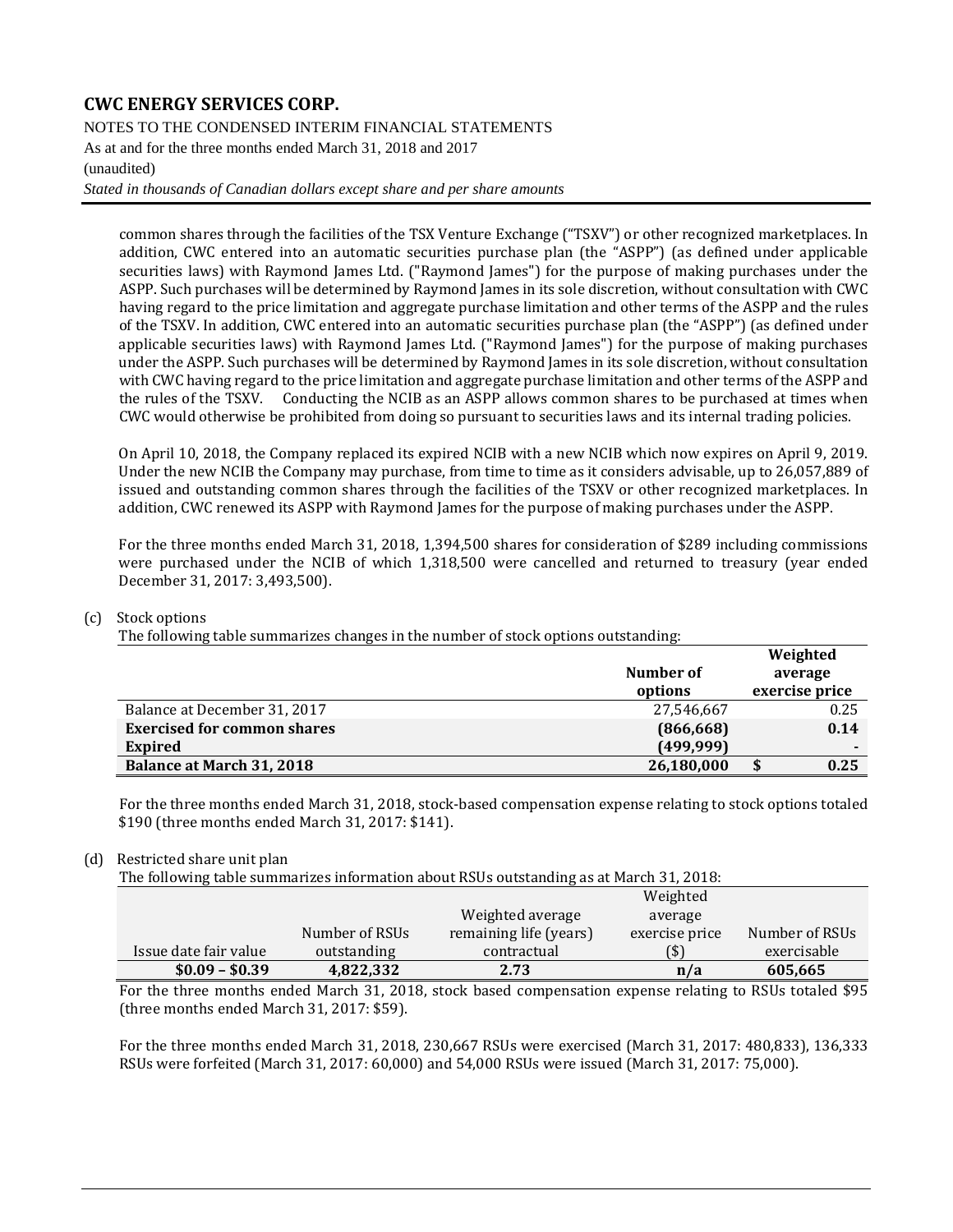NOTES TO THE CONDENSED INTERIM FINANCIAL STATEMENTS

As at and for the three months ended March 31, 2018 and 2017 (unaudited)

*Stated in thousands of Canadian dollars except share and per share amounts*

#### (e) Net income (loss) per share

The following table reconciles the common shares used in computing per share amounts for the periods noted:

|                                                      |             | For the three months ended<br>March 31, |  |  |  |
|------------------------------------------------------|-------------|-----------------------------------------|--|--|--|
|                                                      | 2018        | 2017                                    |  |  |  |
| Weighted average common shares outstanding - basic   | 522,097,878 | 392.269.947                             |  |  |  |
| Dilutive stock options and Restricted Share Units    | 3,627,717   |                                         |  |  |  |
| Weighted average common shares outstanding - diluted | 525,725,595 | 392,269,947                             |  |  |  |

Outstanding stock options and RSUs are currently the only instruments which could potentially dilute earnings per share. For the three months ended March 31, 2017, 20,491,000 stock options and 4,007,167 RSUs were not included in the computation of net loss per common share because to do so would be anti-dilutive.

#### **8. Supplemental cash flow information**

|                                           |      | For the three months ended<br>March 31, |  |           |  |  |
|-------------------------------------------|------|-----------------------------------------|--|-----------|--|--|
|                                           | 2018 |                                         |  | 2017      |  |  |
| Change in non-cash working capital items: |      |                                         |  |           |  |  |
| Accounts receivable                       |      | (8,896)                                 |  | (11, 777) |  |  |
| Prepaid expenses and deposits             |      | (17)                                    |  | 307       |  |  |
| Accounts payable and accrued liabilities  |      | 700                                     |  | 1,733     |  |  |
|                                           |      | (8,213)                                 |  | (9,737    |  |  |

#### **9. Operating segments**

The Company operates in the western Canadian oilfield service industry through its Contract Drilling and Production Services segments. The Contract Drilling segment provides drilling rigs and related ancillary equipment to oil and gas exploration and production companies. The Production Services segment provides well services to oil and gas exploration and production companies through the use of service rigs and coil tubing units.

Management uses net income before depreciation and income taxes ("segment profit") in management reports reviewed by key management personnel and the board of directors to measure performance at a segment basis. Segment profit is used to measure performance as management believes this is the most relevant measure in evaluating the results of our segments relative to each other and other entities that operate within the respective industries.

The Corporate segment captures general and administrative expenses associated with supporting each of the reporting segments operations, plus costs associated with being a public company. Also included in the Corporate segment is interest expense for debt servicing, income tax expense and other amounts not directly related to the two primary segments.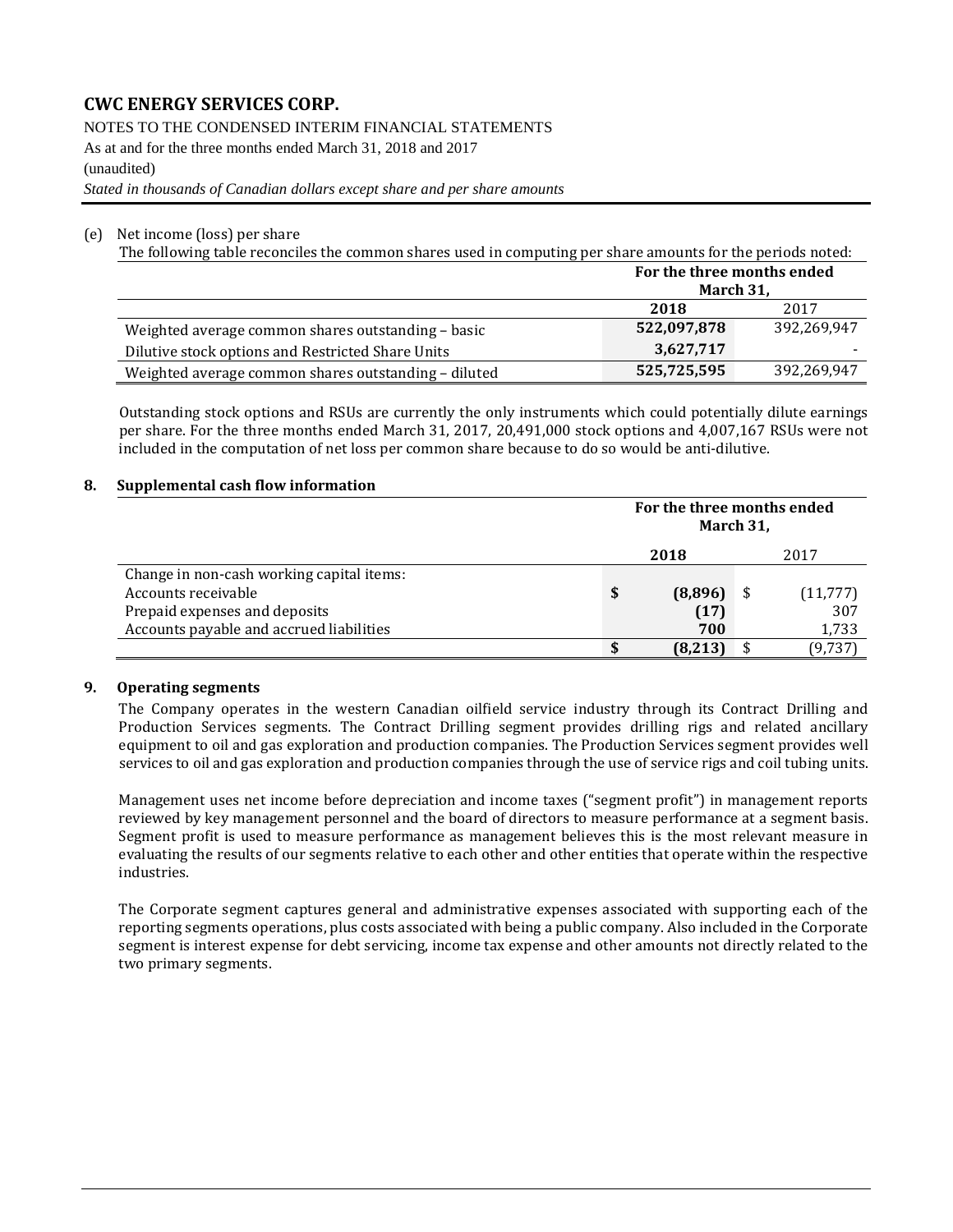NOTES TO THE CONDENSED INTERIM FINANCIAL STATEMENTS

As at and for the three months ended March 31, 2018 and 2017

(unaudited)

*Stated in thousands of Canadian dollars except share and per share amounts*

The amounts related to each industry segment are as follows:

|                                           | Contract |                 | <b>Production</b> |         |           |              |
|-------------------------------------------|----------|-----------------|-------------------|---------|-----------|--------------|
| For the three months ended March 31, 2018 |          | <b>Drilling</b> | <b>Services</b>   |         | Corporate | Total        |
| Revenue                                   | \$       | 11,685          | \$                | 37,240  | \$        | \$<br>48,925 |
|                                           |          |                 |                   |         |           |              |
| Direct operating expenses                 |          | 8,103           |                   | 28,243  |           | 36,346       |
| Selling and administrative expenses       |          | 317             |                   | 3,006   | 1,778     | 5,101        |
| Stock based compensation                  |          |                 |                   |         | 285       | 285          |
| Finance costs                             |          |                 |                   |         | 690       | 690          |
| Gain on disposal of equipment             |          |                 |                   | (254)   |           | (254)        |
| Depreciation and amortization             |          | 1,743           |                   | 3,045   | 225       | 5,013        |
| Net income (loss) before tax              |          | 1,522           |                   | 3,200   | (2,978)   | 1,744        |
| Deferred income tax expense               |          |                 |                   |         | 548       | 548          |
| Net income (loss)                         |          | 1,522           |                   | 3,200   | (3,526)   | 1,196        |
|                                           |          |                 |                   |         |           |              |
| Capital expenditures                      |          | 130             |                   | 836     |           | 966          |
|                                           |          |                 |                   |         |           |              |
| As at March 31, 2018                      |          |                 |                   |         |           |              |
| Property, Plant and equipment             |          | 90,326          |                   | 137,023 | 169       | 227,518      |
| Intangibles                               |          | 343             |                   |         |           | 343          |

|                                           | Contract        | <b>Production</b> |           |              |
|-------------------------------------------|-----------------|-------------------|-----------|--------------|
| For the three months ended March 31, 2017 | <b>Drilling</b> | <b>Services</b>   | Corporate | <b>Total</b> |
| Revenue                                   | \$<br>11,136    | \$<br>21,372      | \$        | \$<br>32,508 |
|                                           |                 |                   |           |              |
| Direct operating expenses                 | 8,203           | 15,815            |           | 24,018       |
| Selling and administrative expenses       | 243             | 2,127             | 970       | 3,340        |
| Stock based compensation                  |                 |                   | 200       | 200          |
| Finance costs                             |                 |                   | 545       | 545          |
| Loss on disposal of equipment             | 48              |                   |           | 48           |
| Depreciation and amortization             | 1,777           | 2,940             | 41        | 4,758        |
| Net income (loss) before tax              | 865             | 490               | (1,756)   | (401)        |
| Deferred income tax recovery              |                 |                   | (33)      | (33)         |
| Net income (loss)                         | 865             | 490               | (1, 723)  | (368)        |
|                                           |                 |                   |           |              |
| Capital expenditures                      | 146             | 512               |           | 658          |
|                                           |                 |                   |           |              |
| <b>As at March 31, 2017</b>               |                 |                   |           |              |
| Property and equipment                    | 92,252          | 94,706            | 285       | 187,243      |
| Intangibles                               | 647             |                   |           | 647          |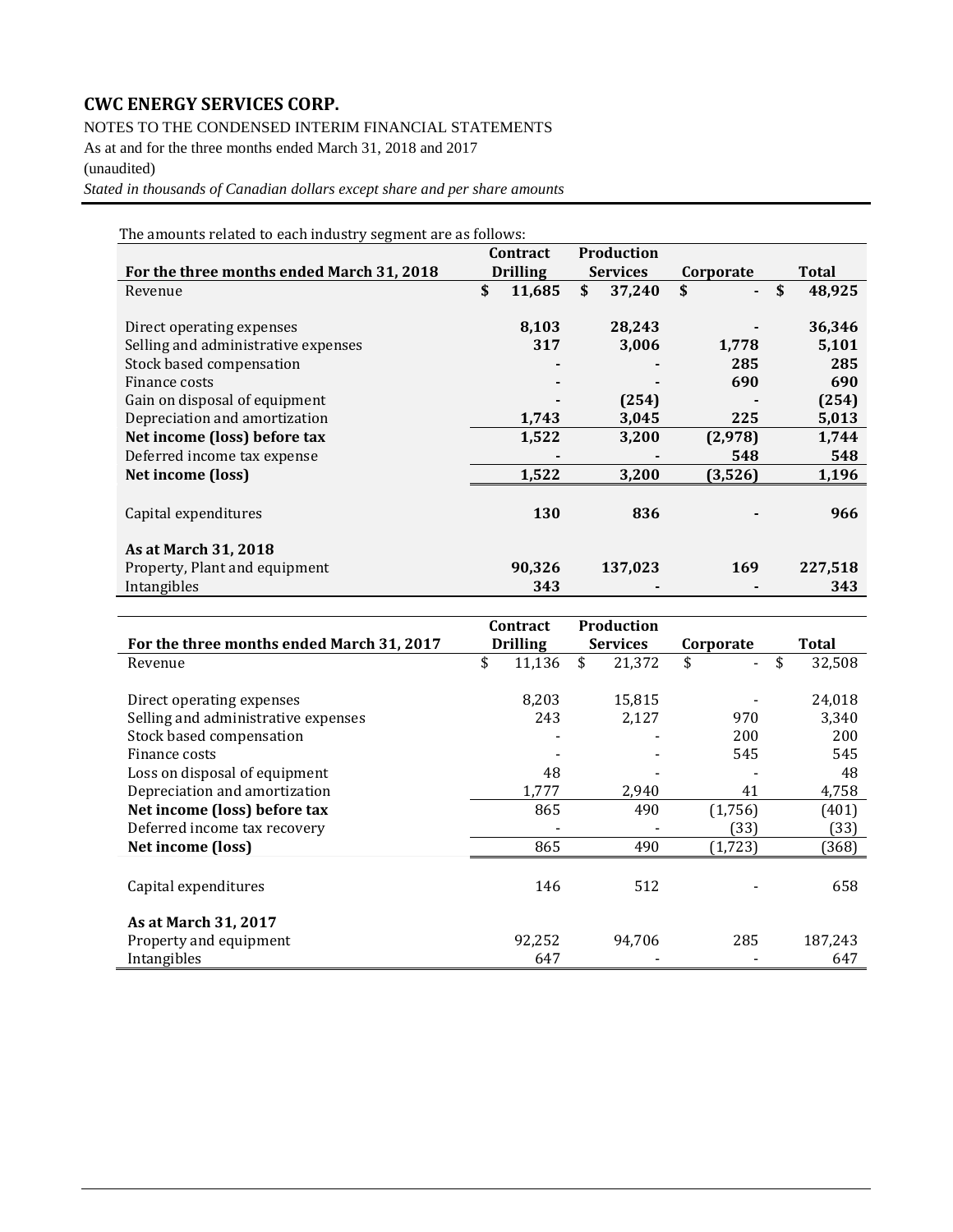NOTES TO THE CONDENSED INTERIM FINANCIAL STATEMENTS As at and for the three months ended March 31, 2018 and 2017 (unaudited)

*Stated in thousands of Canadian dollars except share and per share amounts*

#### **10. Revenue**

Revenue consists of amounts earned from sale of Contract Drilling and Production Services. Production Services include revenue from service rigs, coil tubing and swabbing rigs.

The transaction terms for Drilling Services is based on standard Canadian Association of Oil Well Drilling Contractors ("CAODC") contracts. Whereas transaction terms for Production Services are agreed to on a contract by contract basis between both the Company and customers.

For both Contract Drilling and Production Services, the customer receives benefit from each day of active service and as such the performance obligation. Contract Drilling revenue includes day work revenue, standby revenue, moving revenue and third party revenue. Production Services include hourly work revenue and moving revenue. For both Contract Drilling and Production Services, the customer receives benefit from each day of active services and as such the performance obligation requested to recognize revenue occurs daily based on contract pricing.

The Company's revenue is primarily generated in Western Canada. The customers are oil and natural gas producers and are subject to normal credit risks. The Company routinely assesses the financial strength of its counter parties.

The following table presents the Company's revenue disaggregated by type:

|                            | For the three months ended<br>March 31, |        |        |  |
|----------------------------|-----------------------------------------|--------|--------|--|
|                            |                                         | 2018   | 2017   |  |
|                            |                                         |        | \$     |  |
| <b>Contract Drilling</b>   | \$                                      | 11,685 | 11,136 |  |
| <b>Production Services</b> |                                         |        |        |  |
| Service and Swabbing Rigs  |                                         | 35,063 | 19,288 |  |
| Coil Tubing                |                                         | 2,177  | 2,084  |  |
|                            |                                         |        | \$     |  |
|                            | \$                                      | 48,925 | 32,508 |  |

Included in accounts receivable at March 31, 2018 was \$5.1 million (December 31, 2017: \$2.3 million) of accrued revenue for services the month then ended. There has been no significant adjustments for the prior period accrued revenue in the current period.

As of March 31, 2018, the Company did not have any sales contracts beyond one year in term.

For the quarter ended March 31, 2018, ten customers comprised 56% of revenue (Year ended December 31, 2017 - 62%) and one customer comprised 21% of revenue (Year ended December 31, 2017 - 21%).